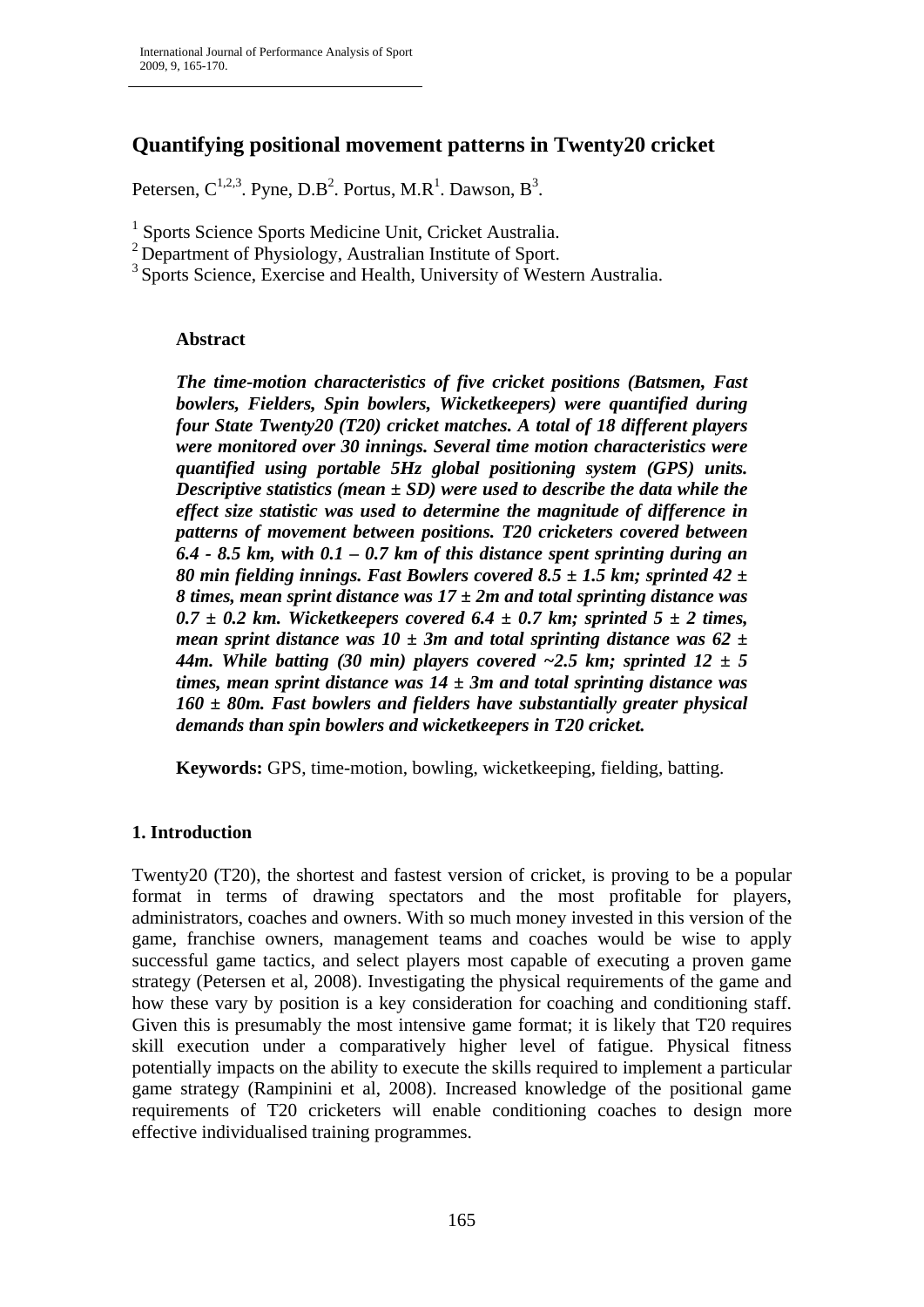In T20 each team faces 20 six-ball overs, with fielding restrictions termed a powerplay (only 2 fielders are allowed outside the 30 yard circle, with another 2 players besides the wicketkeeper in catching positions a maximum of 15 yards from the bat) applying in the first six overs of each innings. The allocated time for each innings is 80 minutes, with specific rules implemented in T20 cricket to increase the speed of the game; dugouts have players closer to the pitch and the new batsman must be ready within 90 seconds (2 minutes in other forms of cricket) after a wicket falls or risk being 'timed out'. There are also financial penalties imposed upon team captains and players for time wasting and slow over rates. Anecdotally, the rules seem effective in speeding up the game as players jog between fielding positions and run to get into position between overs.

Recently, an analysis of team, batting and bowling indicators of performance showed that winning T20 sides captured more wickets in the first and last six overs of an innings (Petersen et al., 2008). In addition, data from the Hawk-Eye<sup>TM</sup> video-based ball tracking system has been used to compare the bowling styles (ball release speed, pitching line and length) between three different types of matches (Test, 50-over, and T20) and three different types of right arm bowler (fast, medium and off-spin). The authors found that the bowler's styles remained constant despite the batsmen's playing style becoming more aggressive in the shorter the game formats of cricket (Justham et al., 2008). Although these studies highlight actual strategies and tactics of game play they did not describe the player physical demands.

Time-motion studies employing Global Positioning System (GPS) units to automatically monitor player movement patterns are being increasingly used across many sports. Cricket conditioning coaches are increasingly using GPS technology to modify the training of individual players, and broadcasters are beginning to show actual distances covered during different formats of cricket. However there is no published data examining the movement patterns (inter-player total distance covered, number of sprints, and mean sprint distance) of different positions in T20 cricket. The purpose of this study was to quantify the positional movement demands of T20 cricketers. We also sought to quantify the magnitude of differences in movement patterns between fielders and specialist positions (wicketkeeper, fast and spin bowlers).

# 2. Methods

Time motion characteristics of Australian state-level T20 male cricketers (n=18) were monitored using portable 5Hz global positioning system (GPS) units (Catapult, Melbourne, Australia) during four domestic T20 games (total of 30 innings). The standard error of the estimate (validity) of distance for walking to striding for these GPS units ranged from 0.4 to 3.8%; whereas the estimate of reliability ranged from 0.3 to 2.9%. For sprinting, the typical errors of validity and reliability of estimating distances over 20-40 m ranged from 3 to 40% (Petersen et al, 2009a).

Each player was classified as either: a batsman, fast bowler, fielder, spin bowler or wicketkeeper. Each GPS unit was positioned via an elasticized shoulder harness to sit between the scapulae of the player at the base of the cervical spine. The GPS unit was activated and GPS satellite lock established for at least 15 min prior to the player taking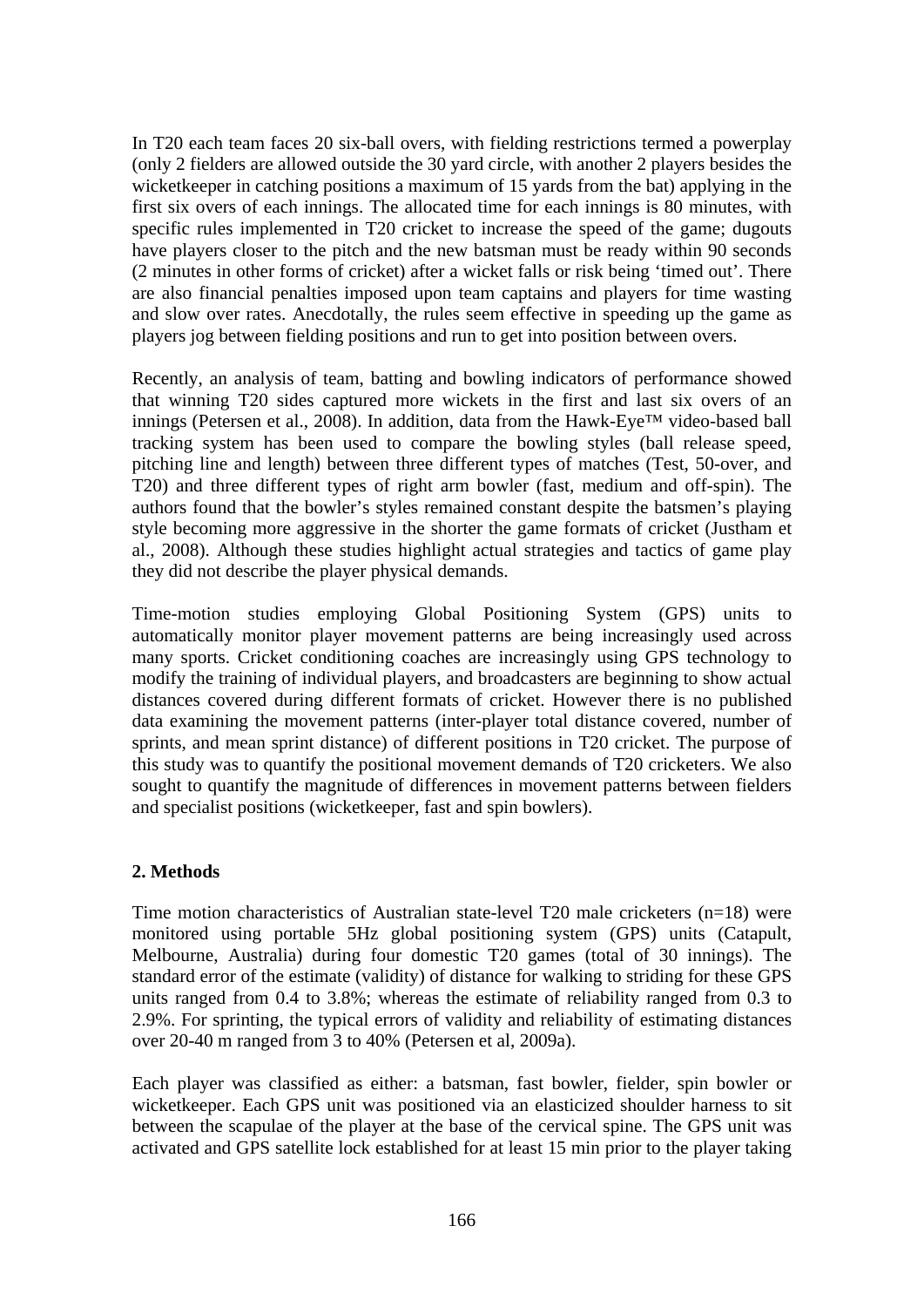the field as per the manufacturer's recommendations. After each session the unit was downloaded using Logan Plus 4.0 software (Catapult Innovations, Melbourne, Australia) for analysis. Total distance (km), distance travelled walking (movement speed  $0 - 2$  m.s<sup>-1</sup>), jogging  $(2 - 3.5$  m.s<sup>-1</sup>), running  $(3.5 - 4$  m.s<sup>-1</sup>), striding  $(4 - 5$  m.s<sup>-1</sup>) and sprinting  $(5+ \text{ m.s}^{-1})$ , number of sprints, maximum speed  $(\text{m.s}^{-1})$ , maximum sprint distance (m), number of efforts more intense than jogging, and the recovery time between high intensity efforts (running, striding, sprinting) were quantified. Descriptive statistics (mean  $\pm SD$ ) were used to characterize the central tendency of the data. To facilitate interpretation and application of the results, the data from different game lengths was scaled to 80 minutes (ICC sanctioned time allocated for a T20 innings) for each fielding innings, while batting files were scaled to a 30 min innings. Batting innings shorter than 15 min were excluded from analysis.

The approach of magnitude-based inferences to analyse the time-motion characteristics by position was adopted (Batterham and Hopkins, 2006). The effect size statistic was generated to assess the magnitude of difference between the generic fielder position and the three specialist positions (wicketkeeper, fast and spin bowler). The criteria for interpreting effect size were:  $\langle 0.2 \text{ trivial}, 0.2 \text{-} 0.6 \text{ small}, 0.6 \text{-} 1.2 \text{ moderate}, 1.2 \text{-} 2.0 \text{ large}, \rangle$ and  $> 2.0$  very large (Hopkins, 2004).

#### 3. Results

The movement characteristics obtained from the five positions during four T20 games are detailed in Table 1. T20 cricketers during an 80 min fielding innings covered  $6.4 -$ 8.5 km, with  $0.1 - 0.7$  km of this distance spent at sprinting velocities. Sprinting accounted for 9, 7, 7, 2 and 1 % of the total distance covered for fast bowling, batting, fielding, spin bowling and wicketkeeping respectively. In comparison, walking accounted for approximately 66% of the total distance covered by spin bowlers, wicketkeepers and the batsmen, but only  $\sim 50$  % of the total distance covered by fielders and fast bowlers.

The magnitude of difference in movement patterns between fielders and specialist positions (fast bowlers, spin bowlers and wicketkeepers) is also displayed in Table 1. Fast bowlers had 11 more sprints (ES = 0.66), 33 more high intensity efforts (ES = 0.60) and 13 seconds less recovery time between high intensity efforts ( $ES = 0.60$ ) than fielders. While magnitude comparisons for batting are not displayed in Table 1; compared to fielders batsmen had slightly longer recovery time between high intensity efforts (53 vs. 45 s:  $ES = 0.37$ ). In contrast, compared to fast bowlers batsmen had moderately greater recovery time between high intensity efforts  $(53 \text{ vs. } 32 \text{ s: } ES = 1.05)$ . Spin bowlers had only one-third of the number of sprints completed by fielders and half as many high intensity efforts. Consequently, spin bowlers only covered a third of the total distance running and sprinting covered by fielders. However, because spin bowlers covered  $\sim$ 45% more distance walking than fielders, they enjoyed twice as much recovery time between high intensity efforts (106 vs. 45 s:  $ES = 2.4$ ).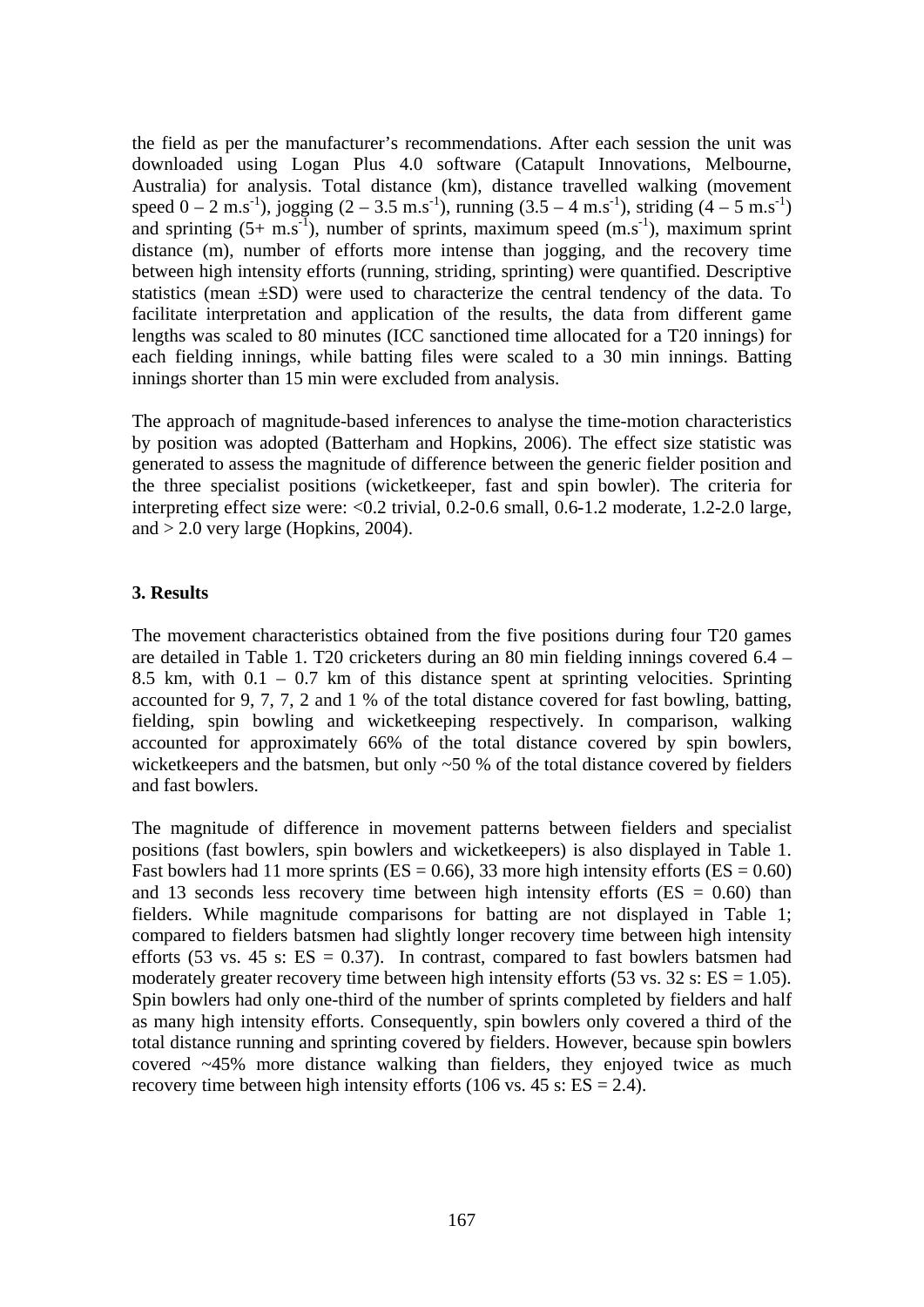| game duration of 80 min (except batting $=$ 50 min). |                |                         |                 |                         |                        |
|------------------------------------------------------|----------------|-------------------------|-----------------|-------------------------|------------------------|
|                                                      | <b>Batsmen</b> | Fast                    | Fielders        | Spin                    | Wicketkeepers          |
| Workload characteristic                              | $(n=6)$        | bowlers                 | $(n=14)$        | bowlers                 | $(n=3)$                |
|                                                      |                | $(n=4)$                 |                 | $(n=3)$                 |                        |
| <b>Distance</b>                                      |                |                         |                 |                         |                        |
| Walking $(0 - 2.0 \text{ m.s}^{-1})$ (m)             | $1644 \pm 507$ | $4288 \pm 884$          | $4381 \pm 968$  | $6336 \pm 938^{\rm d}$  | $4670 \pm 545^{\circ}$ |
| Jogging $(2.0 - 3.5 \text{ m.s}^{-1})$ (m)           | $395 \pm 114$  | $2195 \pm 624^{\circ}$  | $2042 \pm 481$  | $1627 \pm 543^b$        | $1301 \pm 155^{\circ}$ |
| Running $(3.5 - 4 \text{ m.s}^{-1})$ (m)             | $80 \pm 34$    | $559 \pm 184^{\rm a}$   | $502 \pm 208$   | $215 \pm 136^c$         | $222 \pm 55^{\circ}$   |
| Striding $(4.0 - 5.0 \text{ m.s}^{-1})$ (m)          | $153 \pm 91$   | $725 \pm 322$           | $663 \pm 421$   | $240 \pm 224^b$         | $178 \pm 33^{\circ}$   |
| Sprinting $(5+m.s^{-1})$ (m)                         | $161 \pm 83$   | $723 \pm 168^{\rm a}$   | $554 \pm 353$   | $154 \pm 144^{\circ}$   | $62 \pm 44^{\circ}$    |
| Total distance (m)                                   | $2433 \pm 450$ | $8489 \pm 1493^{\circ}$ | $8141 \pm 1308$ | $8537 \pm 1568^{\circ}$ | $6433 \pm 760^{\circ}$ |
|                                                      |                |                         |                 |                         |                        |
| <b>Time</b>                                          |                |                         |                 |                         |                        |
| Walking $&$ Jogging $(s)$                            | $1706 \pm 47$  | $4366 \pm 122$          | $4350 \pm 249$  | $4560 \pm 281^b$        | $4686 \pm 21^{\circ}$  |
| Running, Striding $\&$ Sprinting (s)                 | $81 \pm 43$    | $431 \pm 123^{\circ}$   | $367 \pm 195$   | $134 \pm 104^{\circ}$   | $111 \pm 23^{\circ}$   |
| <b>Sprint</b>                                        |                |                         |                 |                         |                        |
| Number $(\#)$                                        | $12 \pm 5$     | $42 \pm 8^b$            | $31 \pm 18$     | $10 \pm 8^{\circ}$      | $5 \pm 2^{\circ}$      |
| Mean sprint distance (m)                             | $14 \pm 2$     | $17 \pm 2$              | $17 \pm 4$      | $15 \pm 5^{\circ}$      | $10 \pm 3^{\circ}$     |
| Maximum sprint distance (m)                          | $34 \pm 12$    | $51 \pm 20$             | $54 \pm 23$     | $38 \pm 18^{6}$         | $20 \pm 11^{\circ}$    |
| Maximum sprinting speed $(m.s^{-1})$                 | $7.5 \pm 1.0$  | $9.1 \pm 0.6^a$         | $8.6 \pm 1.1$   | $8.9 \pm 2.0^a$         | $6.5 \pm 0.7^c$        |
| <b>High intensity efforts</b>                        |                |                         |                 |                         |                        |
| Number $(\#)$                                        | $38 \pm 17$    | $163 \pm 44^b$          | $130 \pm 57$    | $56 \pm 35^{\circ}$     | $50 \pm 12^{\circ}$    |
| Mean effort duration (s)                             | $2.2 \pm 0.2$  | $2.6 \pm 0.1^a$         | $2.8 \pm 0.5$   | $2.2 \pm 0.4^{\circ}$   | $2.2 \pm 0.1^{\circ}$  |
| Recovery between (s)                                 | $53 \pm 24$    | $32 \pm 10^{6}$         | $45 \pm 21$     | $106 \pm 49^{\rm d}$    | $101 \pm 28^{\rm d}$   |

Table 1. Time-motion variables (mean ± SD) of state T20 cricketers**.** The movement data in each position is scaled to a game duration of 80 min (except batting = 30min).

<sup>a</sup> Small, <sup>b</sup> moderate, <sup>c</sup> large and <sup>d</sup> very large magnitude of difference of time-motion variables of specialist fielding positions (Fast bowlers, spin bowlers and wicketkeeper) from the generic fielder position.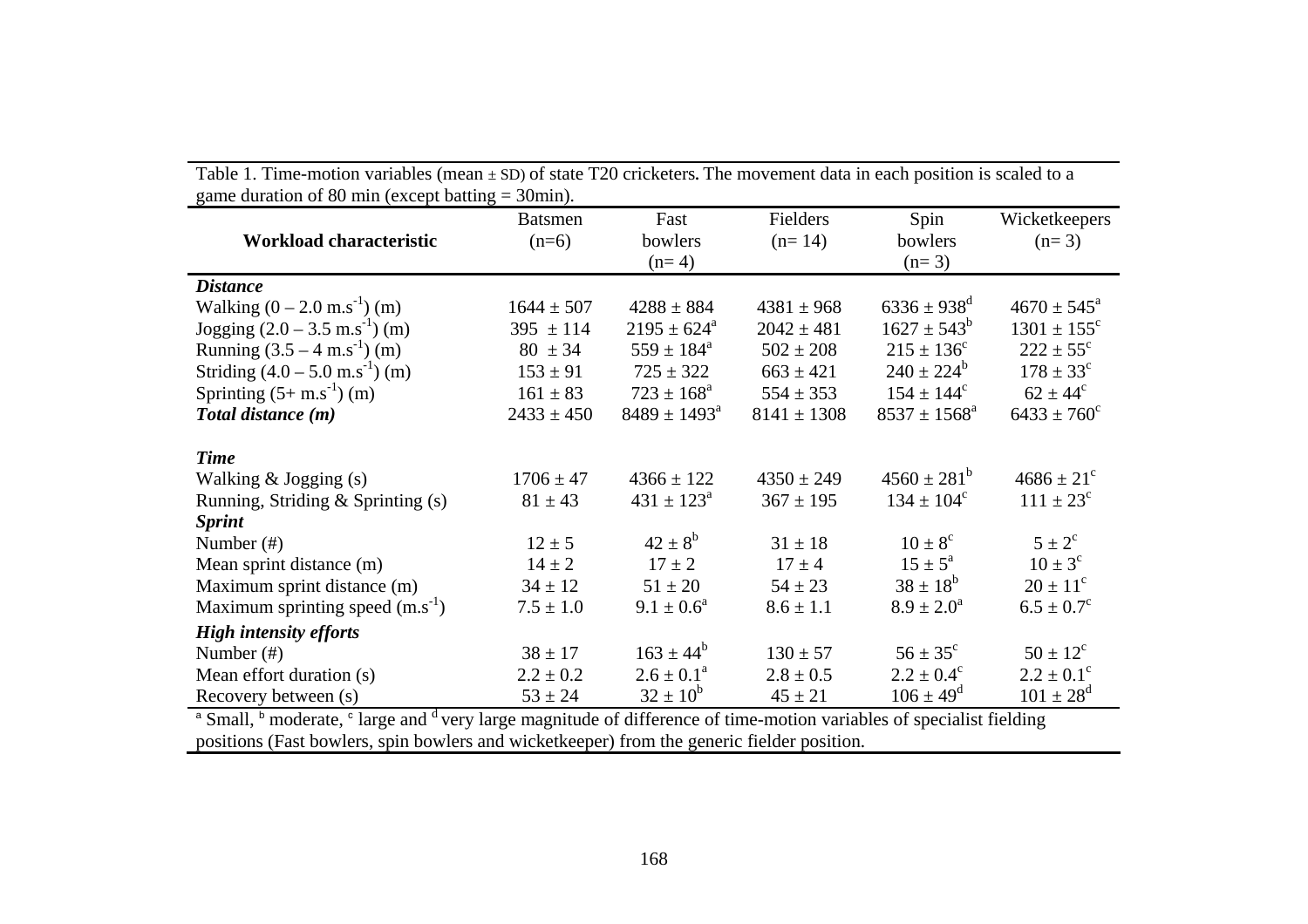The wicketkeepers covered substantially less distance in jogging, running, striding and sprinting, than fielders. Notably, fielders covered  $\sim 8$  times greater distance sprinting as wicketkeepers. Yet, wicketkeepers covered slightly more distance than fielders (290 m; 6% more) at walking intensity. Like the spin bowlers, wicketkeepers enjoyed twice the recovery time from high intensity efforts as fielders (101 vs.  $45$  s:  $ES = 3.0$ ).

# **4. Discussion**

Cricket conditioning coaches often work with players in their squad who are involved in all three formats of the game. This study provides descriptive data of T20 state level cricket and shows that fast bowlers have the highest, and wicketkeepers the lowest, workloads. T20 cricketers in the field (excluding wicketkeepers) typically covered between covered between 8.1 - 8.5 km during an 80 min fielding innings, with  $0.2 - 0.7$ km of this distance spent at sprinting velocities. In comparison wicketkeepers covered 6.4 km, with only 60 m spent at sprinting intensity. Players batting for 30 min covered 2.5 km with 160 m run at sprinting intensity. Coaches must reconcile differences in physical demands and movement patterns between game formats to formulate game and position-specific training plans.

Published data is starting to emerge defining the workload characteristics from different formats of cricket. Fielders in English county (first-class) cricket covered 15.5 km (2.6)  $km \cdot hr^{-1}$ ) in a day (Rudkin and O'Donoghue, 2008). In comparison T20 fielders covered almost 2.5 times more distance per hour  $(6.1 \text{ km/hr}^{-1})$ . While a time-motion study (conducted via video recordings) of international batsmen scoring centuries did not estimate distance covered, 98.6% (Test) and 97.7% (One Day) of the batsmen's time was spent stationary, walking and jogging (Duffield and Drinkwater, 2008). In comparison, for the same movement patterns, T20 batsmen spent only 95.5% of their time at these lower intensities. Therefore, when compared to the longer formats of cricket, a greater proportion of time batting in T20 cricket is spent at higher intensities. Similarly, a case study conducted over 12 games reported an international One Day fast bowler covered  $\sim$ 16 km in 3.5 hours with 1.1 km (7%) at sprinting intensity (Petersen, et al., 2009b). In comparison, T20 fast bowlers covered 0.7 km (8.5%) of their total distance (8.5 km) at sprinting intensities. While a T20 innings is only 38% of the time taken for a One Day innings, fast bowlers covered 53% of the total distance and 63% of the sprinting distance reported for the international One Day fast bowler. Studies with larger sample sizes are required to confirm these preliminary estimates. It is also likely that the physical workload of international T20 matches would be greater than state T20 matches. Nevertheless, it appears that the physical demands of T20 cricket are likely to be more intensive than One Day and Test cricket.

When designing position-specific training programmes coaches should consider the positional differences identified in Table 1. Fast bowlers undertake the greatest workload at the highest intensity and have 13 s less recovery time between high intensity efforts as fielders. Therefore coaches should (where possible) seek fielding placements for their fast bowlers to the enhance recovery between high intensity efforts and limit the potential of fielding tasks impacting on their bowling performance. In comparison, spin bowlers are able to undertake their bowling with twice the recovery